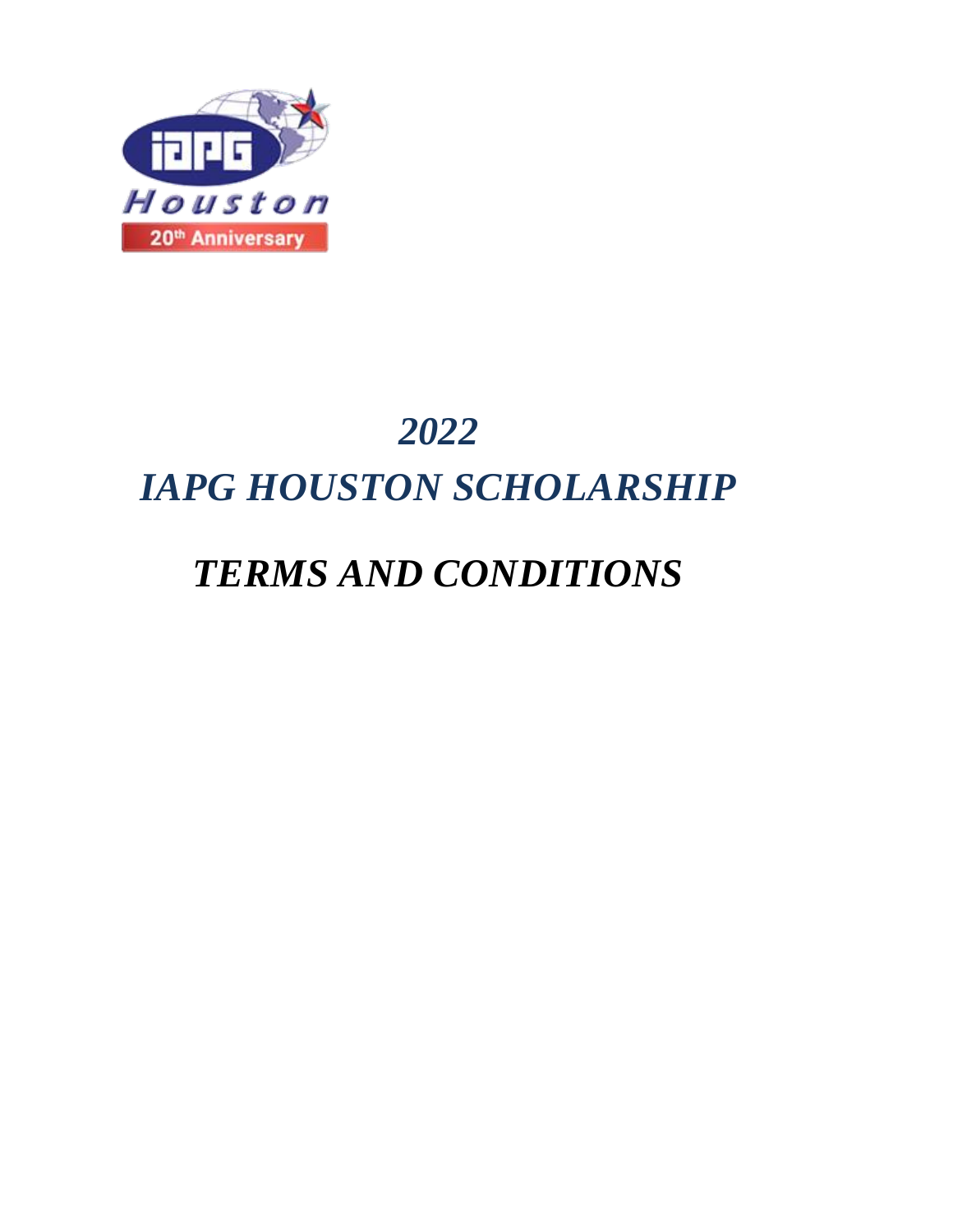## **TABLE OF CONTENTS**

|                                       | .8       |
|---------------------------------------|----------|
| <b>SCHOLARSHIP APPLICATION FORM.</b>  | $\delta$ |
| <b>LETTER OF RECOMMENDATION FORM.</b> |          |

 $\overline{2}$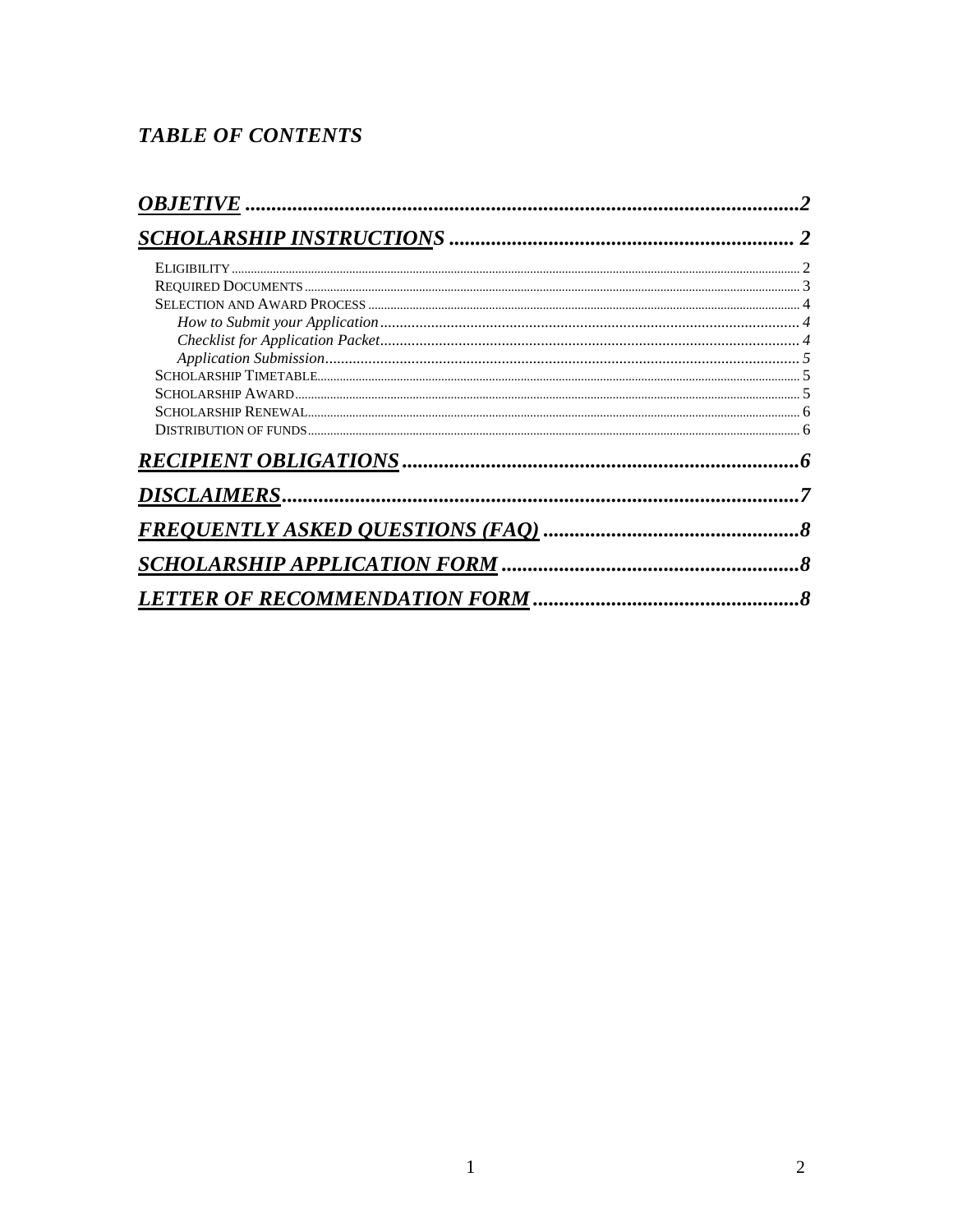# *2022 IAPGH SCHOLARSHIP*

# *Objective*

This document applies to the academic year starting on the fall semester of 2022.

The *IAPG Houston ("IAPGH")* has set up a Scholarship Program ("the Scholarship") for Argentine professionals planning to pursue or currently enrolled in a graduate degree program in the United States of America : in Petroleum Engineering, Geosciences (geology and geophysics), Environmental Engineering and other energy related majors (the "Qualifying Degrees").

The IAPGH is an independent, non–profit, 501 (c) (3) organization incorporated in the State of Texas on March 22, 2002 (see [www.iapghouston.org](http://www.iapghouston.org/) for more information).

The mission of the IAPGH is to provide a forum for the exchange of relevant scientific, technological, commercial, and regulatory issues pertaining to the energy sector in Argentina and its related markets, and to foster programs for development and growth of experienced professionals and students.

In alignment with the IAPGH's mission, this Scholarship will help to promote higher education for the Argentine professional community involved in the energy sector. The IAPGH also wishes through the Scholarship to develop a network of industry partners, academia and Scholarship recipients that will be committed to promote this opportunity for higher education to energy professionals in future generations.

# *Scholarship Instructions*

## **Eligibility**

In order to apply for the Scholarship an applicant (the "Applicant") must:

- 1. Be an Argentine citizen.
- 2. Have an Argentine university degree<sup>1</sup> and either
	- a) Aiming to pursue ("Student A"), or
	- b) Currently enrolled in ("Student B")

a graduate degree in the United States of America ("USA") related to Qualifying Degrees from an accredited university (a "University").

<sup>1</sup> University Degree shall mean a degree qualified as such by the corresponding Ministry of Education and with no less than four years of duration.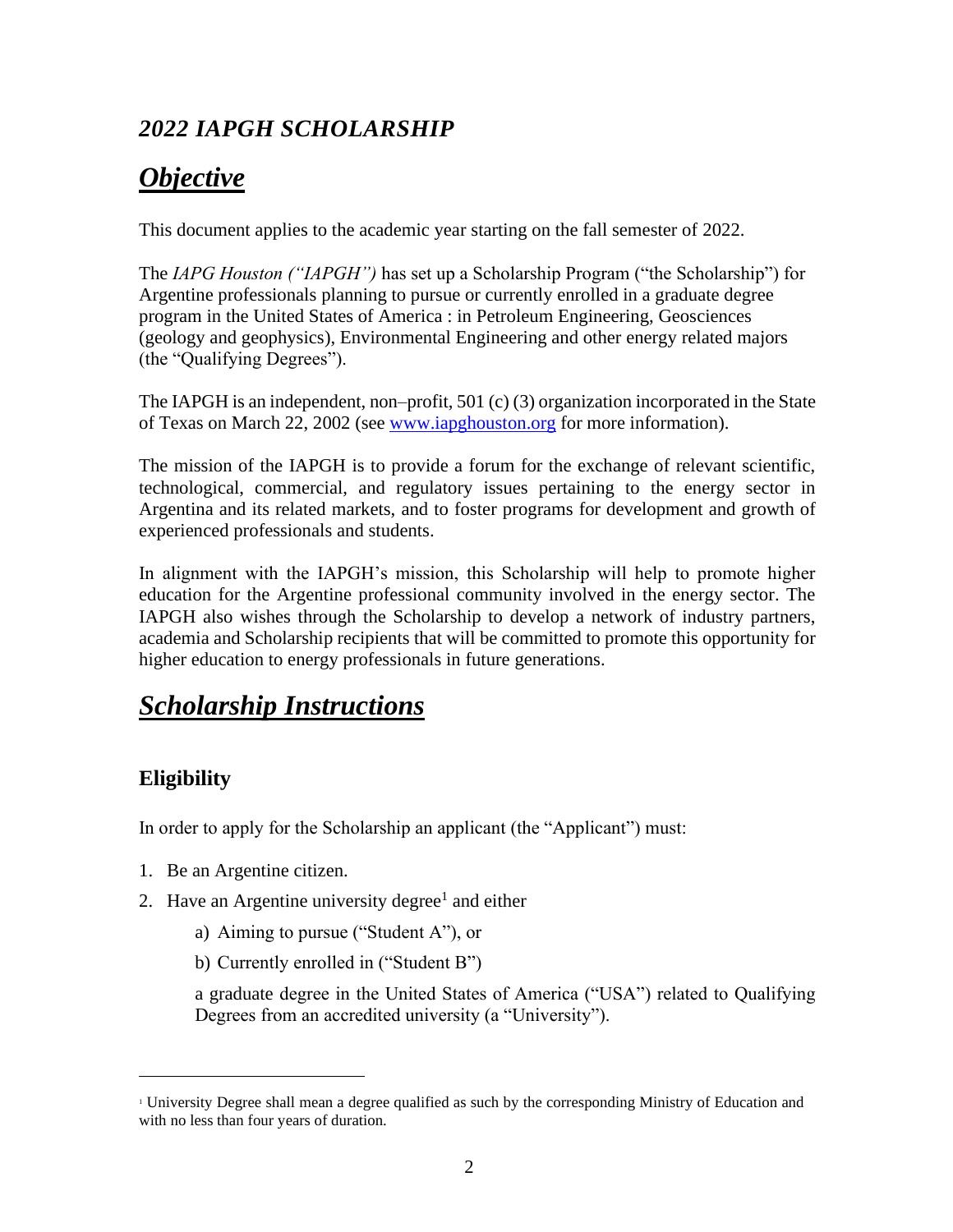- 3. Have a minimum of one (1) year experience in the oil and gas industry in any of the Qualifying Degrees.
- 4. Be proficient in the English Language.
- 5. Have demonstrated leadership, constant initiative, self-motivation and good ethical behavior at work and in his/her personal life.
- 6. Must ideally return to Argentina for a period of at least 2 years after completing the degree obtained with the aid of the IAPGH Scholarship.
- 7. Subject to the Section related to Scholarship Renewal below, past recipients may not apply.
- 8. Agree to and abide by all the Terms and Conditions described herein.

#### **Required Documents**

#### *All documents listed below must be submitted in the English language. If the original document is in Spanish it shall be accompanied by a certified translation into English.*

Duly complete **application form** [\(click here\)](https://iapg-houston.org/scholarship/scholarship-2). There are two options for sending your application to the IAPGH Scholarship. You may send your completed application via email [scholarship@iapghouston.org.](mailto:scholarship@iapghouston.org) Both forms of the application require additional supporting materials that need to be mailed to the IAPGH at its address provided with this application. These include:

**1. Two letters of recommendation** [\(click here\)](https://iapg-houston.org/scholarship/scholarship-2). At least one of the letters of recommendation must be from previous or current employers while the other must be from a university professor teaching a subject directly related to a Qualifying Degree program at the institution where the Applicant has graduated.

**2. Official University transcripts** from all previous colleges. Student B must also include the transcripts related to the graduate degree currently enrolled in the USA.

**3. Resume** (two pages maximum – any additional pages will not be taken into consideration) showing work experience and accomplishments to date, including honors, awards, published papers and all information the Applicant deems material for consideration.

**4. Statement of goals.** The purpose of the statement of goals is to introduce him/herself to the IAPGH Scholarship Committee. In the Statement, the Applicant should address professional and personal goals, motivation in pursuing the desired program, impact this Scholarship will have in Applicant's career goals and impact his or her experience in the USA may have on Argentina's energy industry. Approximately one page in length.

**5.** Applicant must disclose any other grants obtained or applied for during the same academic year.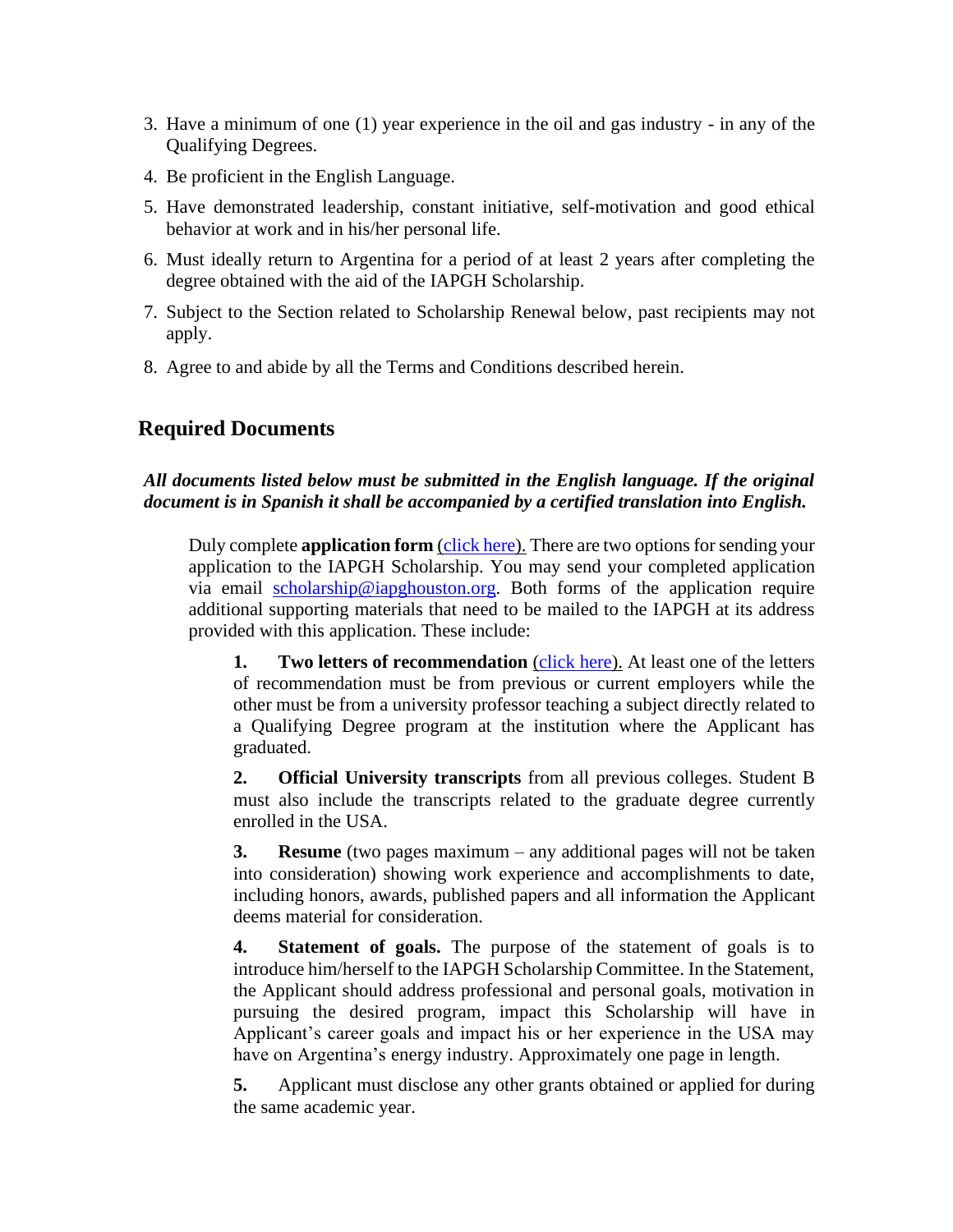**6.** Students must send proof that his or her application has been received and is being processed by a University. Once accepted, the Students must submit his/her acceptance letter within 10 days of receipt or a letter or a certificate issued by his University confirming the Applicant's full time status.

**7.** A copy of his/her passport or valid identification document

### **Selection and Award Process**

To safeguard the integrity of the Scholarship recipient selection process, the Scholarship Committee of the IAPGH has formed a Selection Committee that will review all application materials. In addition to the application form, any Applicant pre-selected, as a potential recipient will undergo an interview process.

The IAPGH Board of Directors will make the final decision upon the Scholarship Committee recommendation submittal.

#### **How to Submit your Application**

- 1. You may apply for the IAPGH Scholarship using only one Application Form.
- 2. Please complete all areas of the Application Form. The Selection Committee will not consider incomplete applications.
- 3. Submit one copy of all your required documents in the Application Form and this Terms and Conditions. Since your recommendation letters or evaluation forms and your acceptance or full-time student certification letter are sent separately, you are responsible for ensuring that these and ALL supporting material are sent on time and by courier postmarked by the Application Deadline set forth in the Scholarship Timetable.
- 4. Only one application will be reviewed per applicant per year.
- 5. Do not submit additional documents; they will not be reviewed.
- 6. If the required documents are not postmarked by the Application Deadline set forth in the Scholarship Timetable, your application will be disqualified.

#### **Checklist for Application Packet**

- Application Form. (First Paragraph of Required Documents)
- \_\_\_\_\_ Recommendation Letter. (Item 1 of Required Documents)
- \_\_\_\_\_ Recommendation Letter. (Item 1 of Required Documents)
- \_\_\_\_\_ University Transcripts. (Item 2 of Required Documents)
- \_\_\_\_\_ Resume. (Item 3 of Required Documents)
- Statement of Goals. (Item 4 of Required Documents)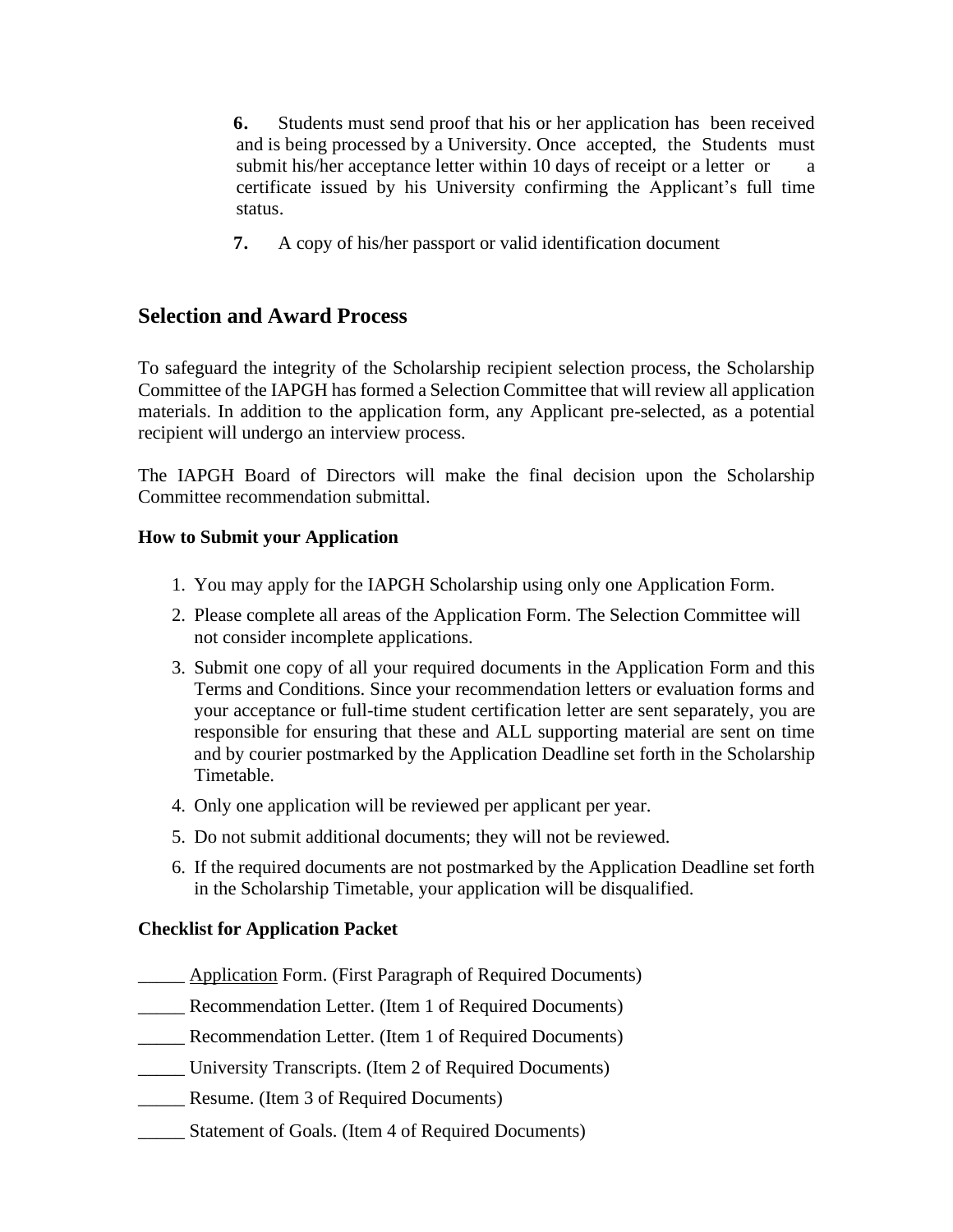- \_\_\_\_\_ Copy of the Letter/s of Application Confirmations from all of USA Universities applied or letter confirming full time student status at a USA University as the case may be. (Item 6 of Required Documents).
	- \_\_\_\_\_ Copy of Passport or valid Identification Document.

#### **Application Submission**

Applicants must mail (the Application Form could also be filled and sent by e-mail) all documents of their application packet to [scholarship](mailto:scholarship@iapghouston.org)[@iapghouston.org](mailto:scholarship@iapghouston.org)

During the application process, applicants may contact IAPGH with questions regarding the Scholarship via email to [scholarship@iapghouston.org](mailto:scholarship@iapghouston.org)

Also, please check Frequently Asked Questions (FAQ) at [www.iapg-houston.org.](http://www.iapg-houston.org/)

## **Scholarship Timetable**

| <b>DATES</b>          |                                                                             |
|-----------------------|-----------------------------------------------------------------------------|
| <b>March 24, 2022</b> | Open registration of Applicants. Early submittal of application a plus.     |
| <b>June 10, 2022</b>  | Submittal deadline for application and ALL supporting material.             |
| <b>July 15, 2022</b>  | Scholarship Award (provided the IAPGH is in possession of University        |
|                       | acceptance letter or University certification of full-time student status.) |

## **Scholarship Award**

The number of Scholarships to be granted per year is reserved to the discretion of the IAPGH. The spirit of the IAPGH Scholarship Program is to grant at least two scholarships per year. However, enrollment conditions, applicants eligibility, acceptance criteria or other discretionary factors may allow the IAPGH to decide differently as to the distribution and number of scholarships to be awarded.

The Scholarship will be granted to the selected Applicant once, a) the Applicant has fulfilled all requirements, b) IAPGH's Board has approved it, and c) the IAPGH has received proof that the Student(s) has(ve) been accepted by a USA University/or proof that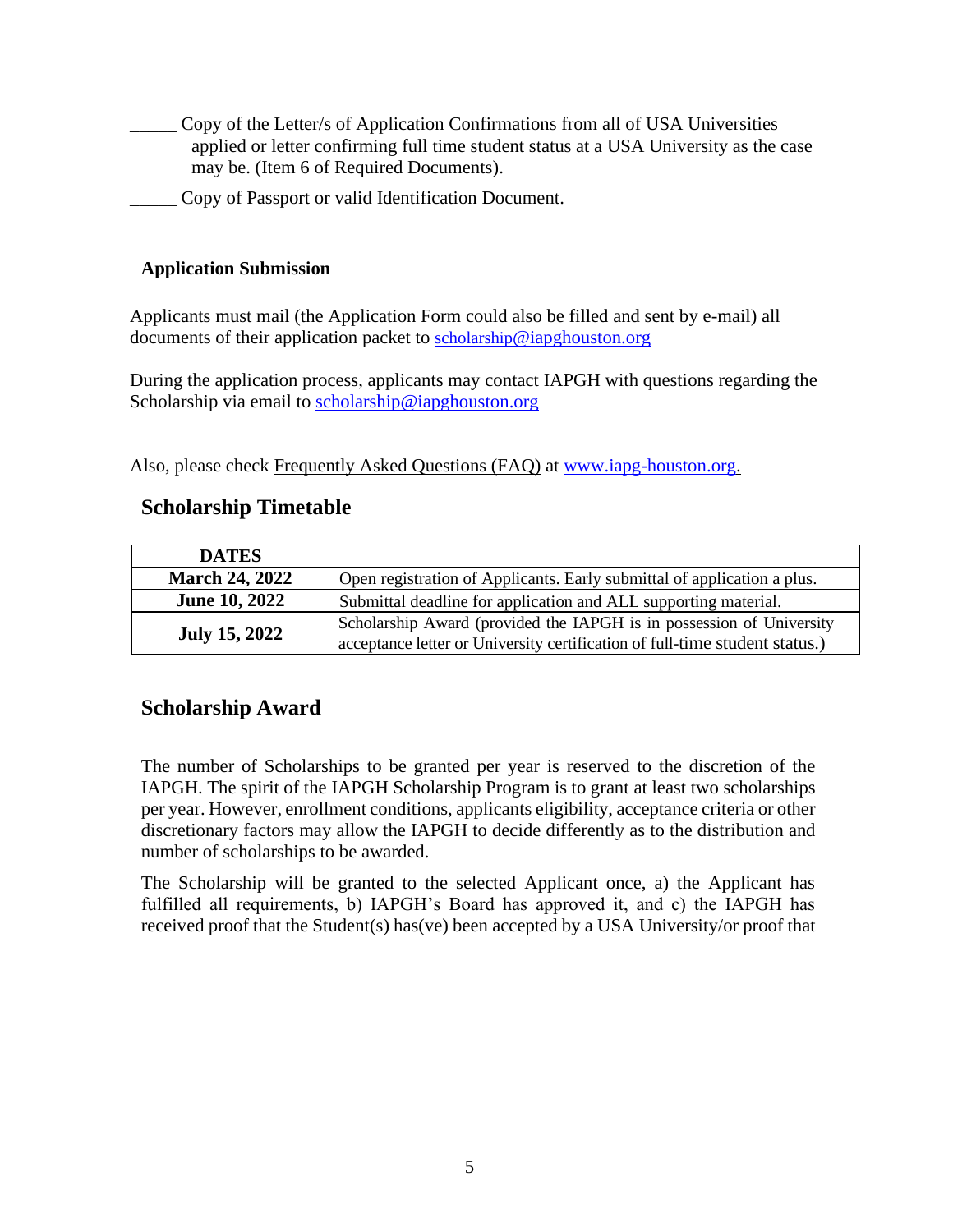the Student(s) is(are) currently enrolled as a full-time student in a USA University as the case may be.

Award notification will be e-mailed no later than July 22th, 2022 and original award letter will be sent out on that day via electronic mail. Once the notice of award is received by the Applicant, the applicant will formally become the recipient ("Recipient").

### **Scholarship Renewal**

Once selected, Recipient must maintain full time student status, provide semi-annual updates of his/her studies via a grade report, abide by all the University's codes of conduct and ethics and demonstrate good ethical behavior.

The Scholarship is awarded for one year and may be renewed for a maximum of one more year contingent to a GPA of or above 3.5.

## **Distribution of funds**

Subject to the paragraphs immediately below, **the IAPGH will pay directly to the University chosen by the selected Recipient**

#### Option A

An amount of **US\$ 10,000.00** payable in one or more installments per year as agreed to between the IAPGH and the affected University. If eligible, any Scholarship renewal for a second-year term will be also paid directly to the University. Any renewal is subject to the conditions described in the "Scholarship Renewal" section above.

#### Option B

An amount of **US\$ 5,000.00** payable in one or more installments per year as agreed between the IAPGH and the affected University. Scholarship Renewal will also be paid directly to the University.

# *Recipient Obligations*

The Recipient must have been accepted at least into one US University for a Master or Doctorate level graduate degree in any of the Qualifying Degree Universities. Special consideration will be given to the industry recognition and reputation of the chosen institution with emphasis on all Texas-based Universities.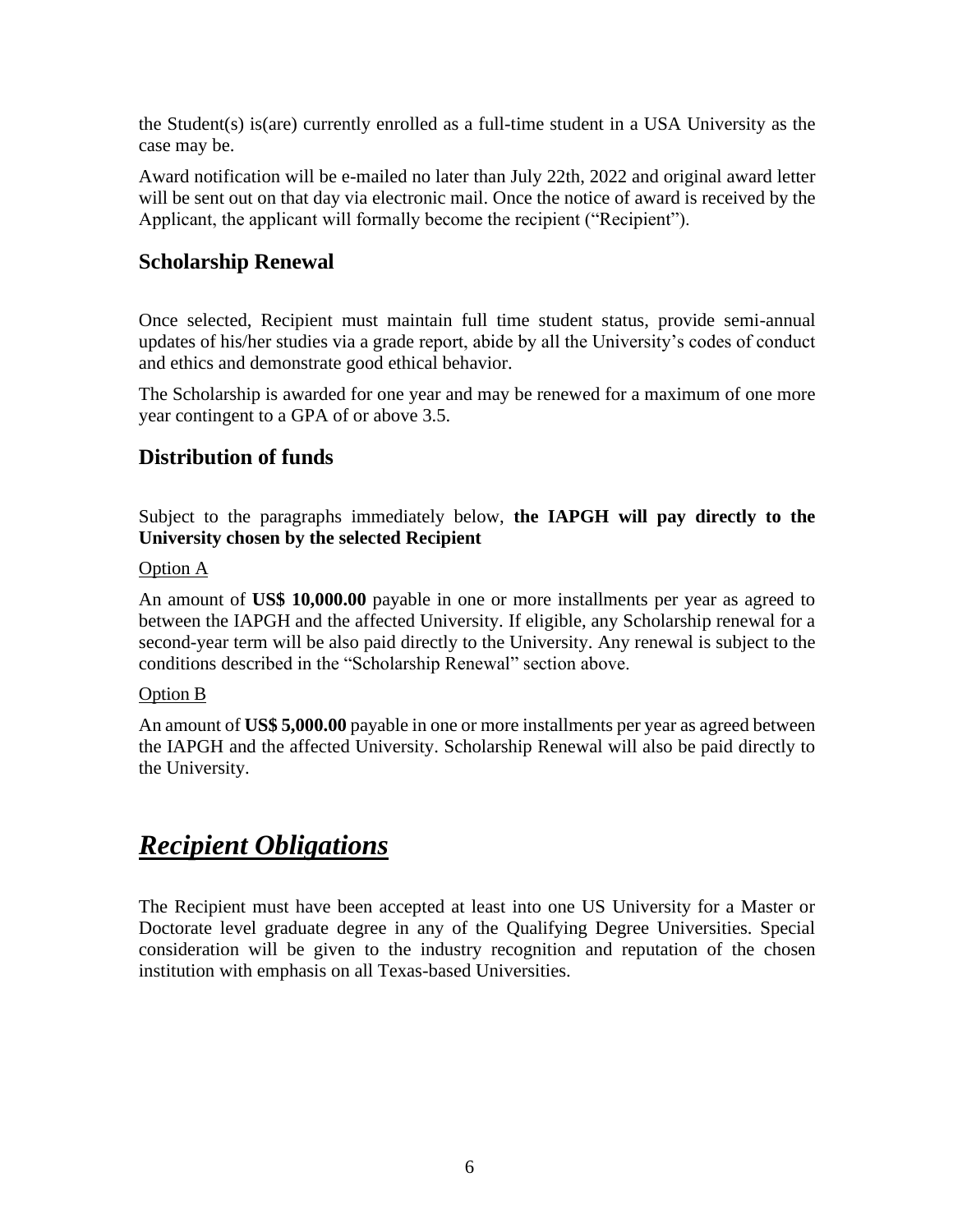Recipient must report his or her progress to the Scholarship Committee semi-annually through an academic standing report from the relevant university authorities. The IAPGH Scholarship Committee reserves the right to interview departmental authorities at the affected university regarding the Recipient. The IAPGH Board will evaluate semiannually the performance of the recipient and may suspend Scholarship disbursements at its own discretion based on such review.

If the Recipient does not maintain full time student status or discontinues his/her studies ("cause"), all funds disbursed on his or her behalf must be reimbursed to the IAPGH by the Recipient unless such discontinuance occurs due to an event of Force Majeure, including Acts of God or any action outside the Recipient's control (for the avoidance of doubt a Recipient's termination due to poor performance shall not constitute an excusable event).

The IAPGH Board may suspend Scholarship disbursements at its own discretion at any time for cause or alternatively, at the end of the enrollment period.

The IAPGH Board's decision to suspend the Scholarship shall not be subject to appeal. However, the IAPGH Board has the faculty to re-issue the Scholarship if it considers it appropriate.

Once the Recipient has ended his/her education he/she must return to Argentina for a period of at least 2 years.

The IAPGH may require the Recipient to participate in one of its Board meetings or be a guest speaker at one of its Forum meetings to present a brief summary of his/hers research or final project when appropriate. All travel expenses will be paid by IAPGH and there will be no cost to Recipient.

Subject to the Section related to Scholarship Renewal, past recipients may not apply.

# *Disclaimers*

The Scholarship will be applied to cover tuition and fees cost and shall not include any medical insurance, cost of obtaining a visa to enter and remain in the United States or any costs in addition to the yearly tuition and fees payment to the Recipient's university within the United States.

In receiving the Scholarship hereunder, Recipient shall remain independent from the IAGPH and in no event shall be considered or represent him or herself as an employee, agent or representative of the IAPGH, its members, or affiliates, and Recipients shall not